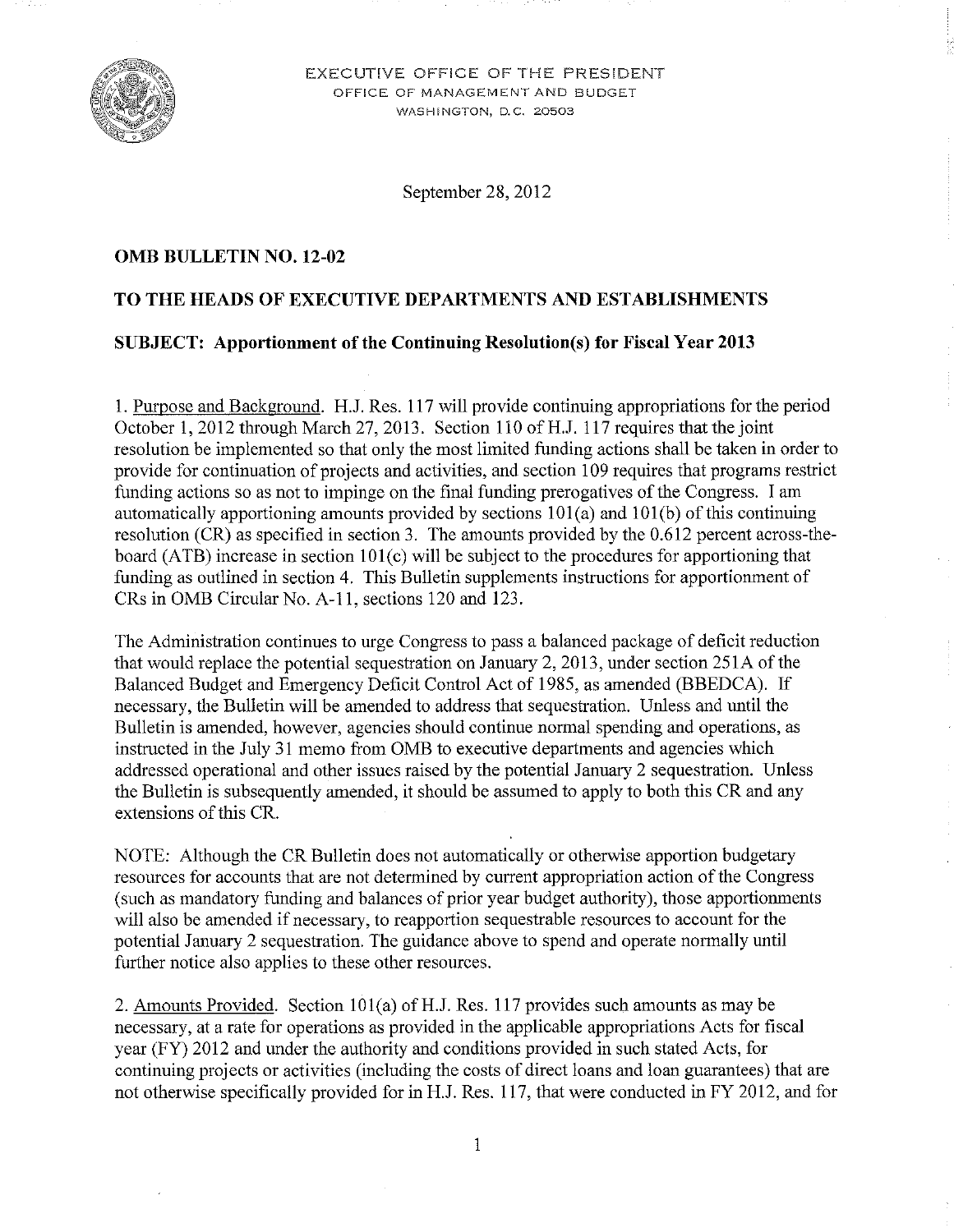Appropriations Act, 2012 (Public Law 112-55), except for appropriations in that Act designated by the Congress as being for disaster relief, the Consolidated Appropriations Act, 2012 (Public Law 112-74), and the Disaster Relief Appropriations Act, 2012 (Public Law 112-77), except for appropriations in that Act under the heading "Corps of Engineers-Civil".

Section 101(b) provides that notwithstanding section 101 whenever an amount designated for Overseas Contingency Operations *(OCO)/Global* War on Terrorism (GWOT) pursuant to section  $251(b)(2)(A)$  of BBEDCA in either the Department of Defense Appropriations Act, 2012 (division A of Public Law 112-74) or in the Military Construction and Veterans Affairs and Related Agencies Appropriations Act, 2012 (division H of Public Law 112-74) that would be made available for a project or activity is different from the amount requested in the President's FY 2013 Budget request, the project or activity shall be continued at a rate for operations that would be permitted by, and such designation shall be applied to, the amount in the President's FY 2013 Budget request. For purposes of calculating the rate for operations, the reference to "amount" in section 101(b) is assumed to mean the budget account total.

Section 101(c) increases the rate for operations provided by subsection (a) by 0.612 percent. Such increase does not apply to *OCO/GWOT* amounts or to amounts incorporated in the joint resolution by reference to the Disaster Relief Appropriations Act, 2012 (Public Law 112-77).

3. Automatic Apportionments. Attachment A contains more detailed instructions on calculating the annualized amount provided by the CR. In order to calculate the amount automatically apportioned through the period ending March 27, 2013 (and any extensions thereof) multiply the annualized amount provided by the CR in sections  $101(a)$  and  $101(b)$  by the lower of:

- the percentage of the year (pro-rata) covered by the CR (e.g., for H.J. Res. 117 use  $48.77$ percent), or
- the historical seasonal rate of obligations for the period of the year covered by the CR.

Unless determined otherwise by your RMO, all automatically apportioned CR funds are apportioned as Category B (lump sum), regardless of quarterly restrictions (i.e., amounts on Category A) imposed in last year's apportionments. Limitations on programs (i.e., other Category Bs) and footnotes included in last year's apportionments remain in effect under the CR.

Apportionment of the 0.612 percent ATB increase in section 101(c) is discussed in section 4.

4. Amounts Provided by Section 101(c) Excluded from Automatic Apportionment. This automatic apportionment does not apply to amounts provided by the 0.612 percent ATB increase in section  $101(c)$  of H.J. Res. 117. The agency may submit a written apportionment to OMB to request these funds during the period of the CR.

5. Accounts with Zero Funding Excluded from Automatic Apportionment. As has been the case in recent CR Bulletins, including FY 2012, if either the House or Senate has reported or passed a bill that provides no funding for an account at the time the CR is enacted or extended, this automatic apportionment does not apply to that account. (Reported bills are those that have been filed by the full House or Senate Appropriations Committee for floor action.) The agency may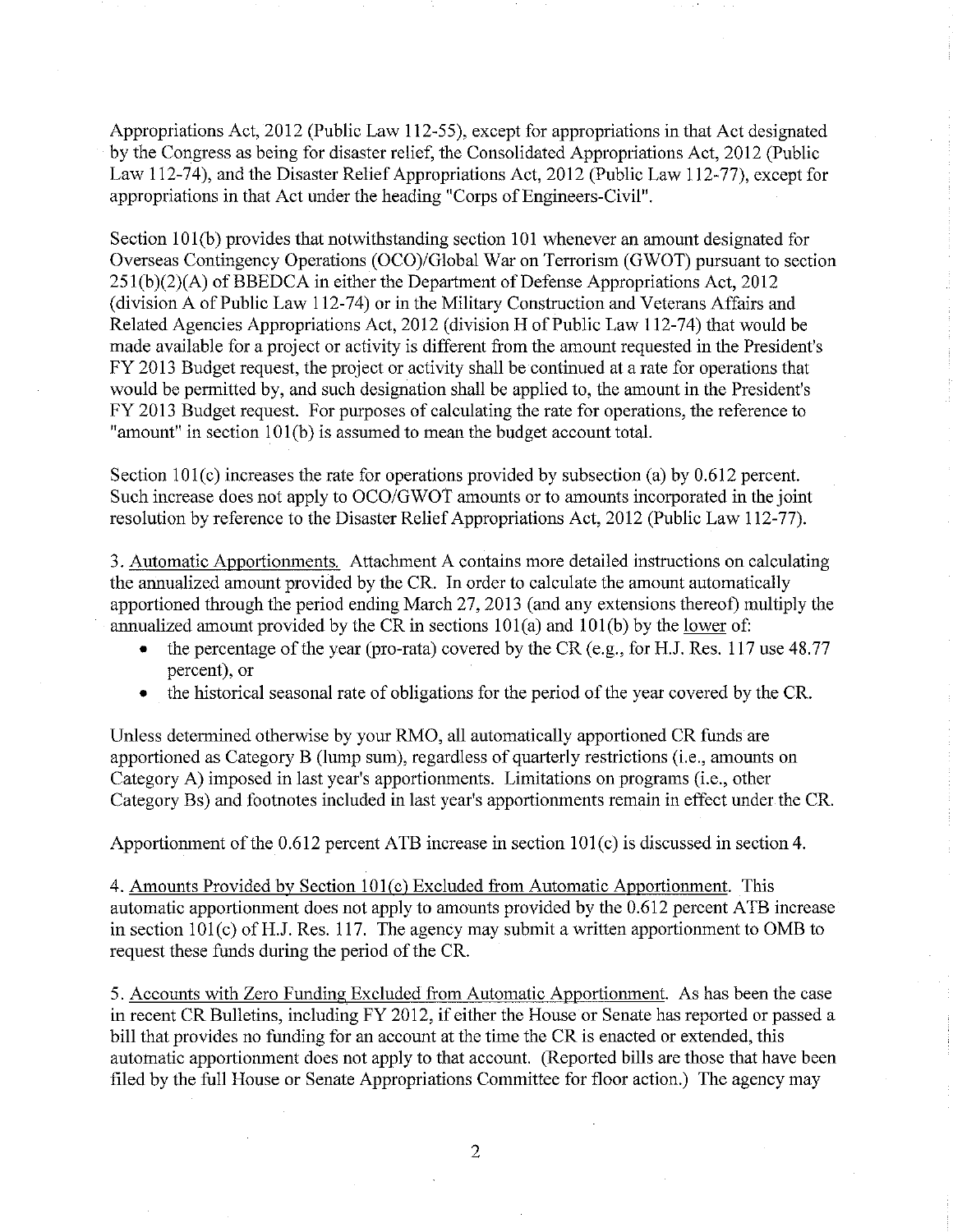filed by the full House or Senate Appropriations Committee for floor action.) The agency may submit a written apportionment to OMB to request funds for the account during the period of the CR, if needed.

6. Programs under Section 111. Funds for appropriated entitlements and other mandatory payments, and activities under the Food and Nutrition Act of 2008, are automatically apportioned amounts as needed to carry out programs at a rate to maintain program levels under current law, i.e., at the FY 2013 level. However, this automatic apportionment does not apply to programs with more complex funding structures. Agencies should contact their RMO representatives to determine if their account is automatically apportioned or if a written apportionment is required.

With regard to the associated administrative expenses for those programs, section **111** does not apply. The associated administrative expenses are automatically apportioned at the pro-rata level based on FY 2012 annualized levels in section 101(a).

As noted in section 1, this automatic apportionment will be amended, if necessary, to reapportion sequestrable resources to account for the sequestration order that the President may be required to issue on January 2, 2013, under section 251A of BBEDCA. Until such time as the Bulletin is amended, agencies should continue normal spending and operations, as instructed in the July 31 memo from OMB to executive departments and agencies which addressed operational and other issues raised by the potential January 2 sequestration.

7. Credit Limitations. If there is an enacted credit limitation (i.e., a limitation on loan principal or commitment level) in  $FY$  2012, then the automatic apportionment is the pro-rata share of the credit limitation or the budget authority (i.e., for subsidy cost), whichever is less. To calculate amounts available, see exhibit 123B of OMB Circular No. A-II.

8. Written Apportionments for Amounts Provided by Sections 101(a) and 101(b). If an agency seeks an amount for a program that is more than the amount automatically apportioned under sections 101(a) and 101(b), a written apportionment must be requested from OMB. OMB expects to grant only a very limited number of these written apportionment requests. Each of these requests must be accompanied by a written justification that includes the legal basis for the exception apportionment. Similarly, an RMO or an agency may determine that an amount for a program should be less than the amount automatically apportioned by sections 101(a) and 101(b) in order to ensure that an agency does not impinge on the final funding prerogatives of the Congress. In these cases, a written apportionment will also be required.

Agencies do not need to request a new written apportionment for each extension of the CR (unless otherwise required by your RMO). Instead, in the case of accounts that receive a written apportionment at any time during the CR period, the automatic apportionment will apply to such accounts under any subsequent extensions of the CR, provided that the total amount apportioned during the CR period does not exceed the total annualized level of the CR. However, any footnotes on the written apportionment continue to apply to the accounts, when subsequently operating under the automatic apportionment.

3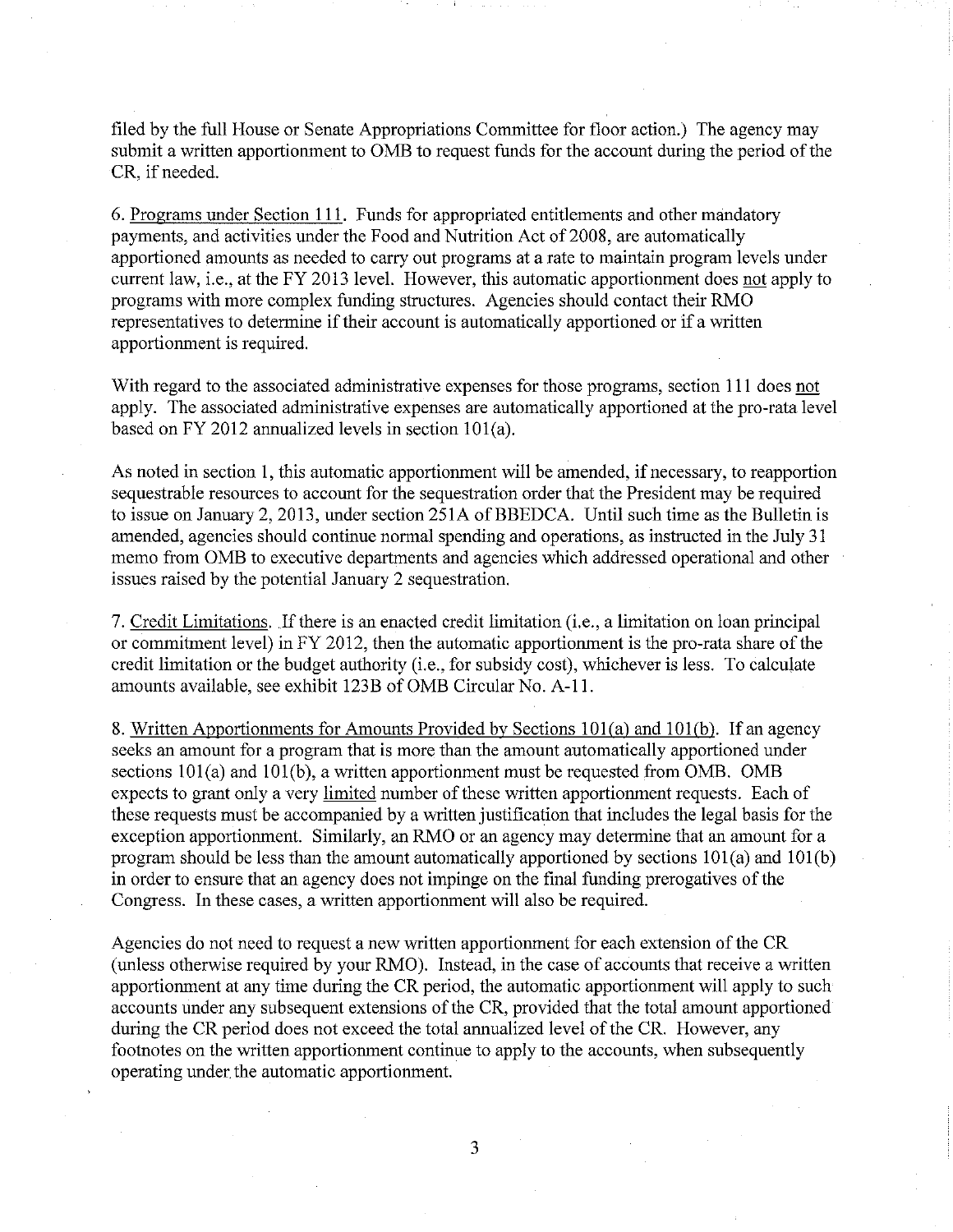The written apportionments described in this section are not intended to address the written apportionment requirements for amounts provided by section  $101(c)$  or accounts with zero funding. Those requirements are described in sections 4 and 5  $\frac{1}{2}$   $\frac{1}{2}$   $\frac{1}{2}$   $\frac{1}{2}$   $\frac{1}{2}$   $\frac{1}{2}$   $\frac{1}{2}$   $\frac{1}{2}$   $\frac{1}{2}$   $\frac{1}{2}$   $\frac{1}{2}$   $\frac{1}{2}$   $\frac{1}{2}$   $\frac{1}{2}$   $\frac{1}{2}$   $\frac{1}{2}$ 

Jeffrey D. Zients Deputy Director for Management

Attachment(s)

Attachment A: Continuing Resolution Frequently Asked Questions Attachment B: Non-CHIMP Cancellations Recurring in a 2013 Continuing Resolution Attachment C: Changes in Mandatory Programs Recurring in a 2013 Continuing Resolution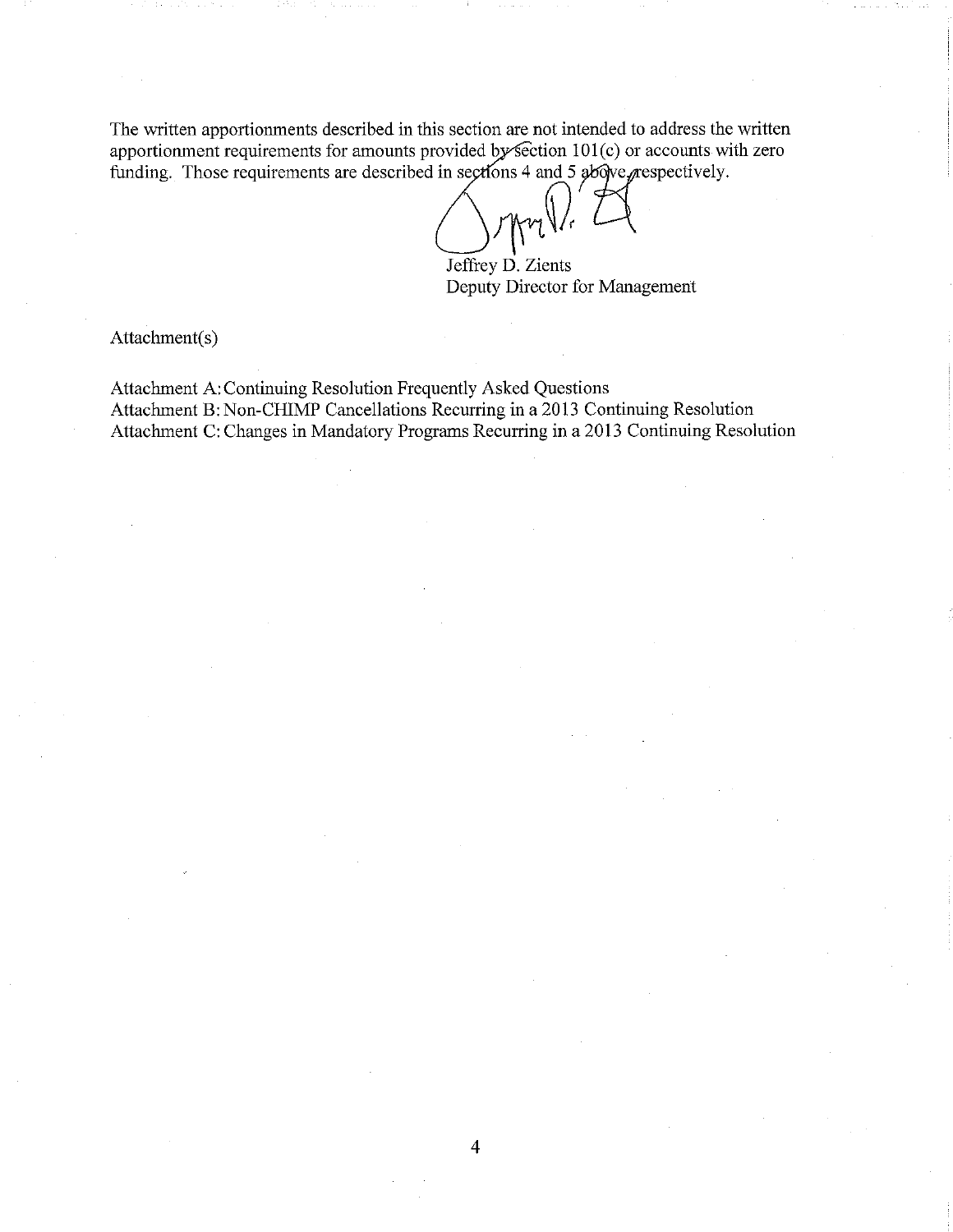### **Attachment A**

## **Continuing Resolution Frequently Asked Questions**

## 1. **What is the annualized level (rate for operations) provided by the continuing resolution (CR)?**

The FY 2013 CR annualized level (rate for operations):

- take the full year amount enacted in the appropriations acts making funds available for FY 2012 (i.e., FY 2012 enacted appropriations net of any account specific rescissions, bill rescissions, and across-the-board reductions). [Attachment B identifies the recurring account specific rescissions/reductions.];
- increase the calculated total level by 0.612 percent (see below for exemptions);
- add or subtract transfers mandated by law (only "shall transfer", not "may transfer" or "shall transfer up to" language); the 0.612 percent across-the-board (ATB) increase is applied to the parent account that receives the appropriation and makes the transfer, not to the account that receives the transfer (which is still only in the amount expressly required by the legislative language).

*See item number 2 for determining what accounts are subject to the 0.16 percent ATB reduction from section 436 of division E of Public Law 112-74 and to the 0.189 percent ATB reduction from section 527 of division F of Public Law 112-74.* 

 *See item number 3 for determining the exemptions to the 0.612 percent ATB increase from section 101(c) of H.J. Res. 117.* 

 **Public Law 112-74) and the FY 2012 0.189 percent ATB reduction (section 527, Public**  2. **What funding levels must apply the FY 2012 0.16 percent ATB reduction (section 436, Law 112-74) to the calculation of the FY 2013 CR rate for operations (annualized level)?** 

 applies to funding levels in titles I through IV of the Department of the Interior, Environment, and Related Agencies Appropriations Act, 2012. Further, the 0.16 percent The 0.16 percent ATB reduction in section 436 of division E of Public Law 112-74 only ATB only applies to the first dollar amount in the paragraph under the heading "Bureau of Indian Affairs, Indian Land and Water Claim Settlements and Miscellaneous Payments to Indians" and the distribution of the reduction under that heading shall otherwise be at the discretion of the Secretary of the Interior.

The 0.189 percent ATB reduction in section 527 of division F of Public Law 112-74 only applies to funding levels in the Departments of Labor, Health and Human Services, and Education, and Related Agencies Appropriations Act, 2012. The 0.189 percent ATB does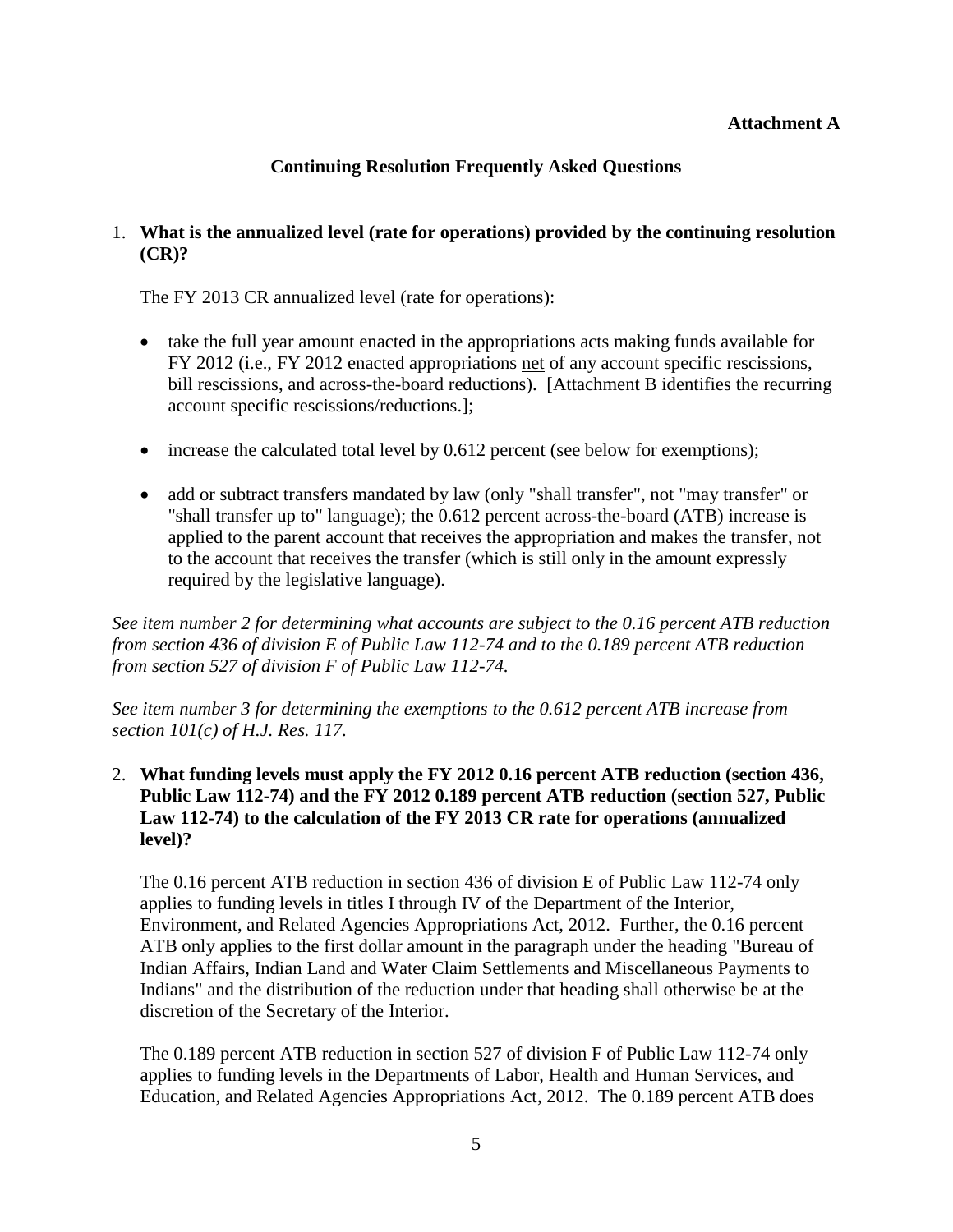not apply to discretionary authority appropriated for the Federal Pell Grants program under the heading "Department of Education, Student Financial Assistance".

 provided by section 101 with a legislative anomaly that specifies an alternate rate for Sections in H.J. Res. 117 that replace the rate for operations (annualized level) otherwise operations are exempt from applying the 0.16 percent and the 0.189 percent ATB reduction.

## 3. **What funding levels are exempt from applying the FY 2013 0.612 percent ATB increase (section 101(c)) to the calculation of the FY 2013 CR rate for operations (annualized level)?**

The 0.612 percent ATB increase from section 101(c) does not apply to OCO/GWOT amounts or to amounts incorporated in this joint resolution by reference to the Disaster Relief Appropriations Act, 2012 (Public Law 112-77).

 provided by section 101 with a legislative anomaly that specifies an alternate rate for operations are also exempt from applying the 0.612 percent ATB increase. Sections in H.J. Res. 117 that replace the rate for operations (annualized level) otherwise

 in section 101(a), when spending authority from offsetting collections is used to determine percent. Since section 101(c) of H.J. Res. 117 increases the overall rate for operations as identified that rate for operations, those spending authority levels are also increased by 0.612

## 4. What is the apportioned amount provided by sections 101(a) and 101(b) through the **automatic apportionment under a CR?**

 The amount automatically apportioned (whole dollars) through the period ending March 27, 2013 (and any CR extensions of that period) is calculated by multiplying the **increase,** by the **lower** of: **annualized level provided by the CR** (see item number 1), **excluding the 0.612 percent** 

- the **percentage of the year** covered by the CR (rounded to the nearest **hundredth** for H.J. Res. 117, use 378 days/365 days = 48.77 percent); **qt**  $\overline{\mathbf{u}}$
- the **historical seasonal rate** of obligations for the period of the year covered by the CR (see exhibit 123A of OMB Circular No. A-11).

 sequestrable resources to account for the sequestration order that the President may be required to issue on January 2, 2013, under section 251A of the Balanced Budget and Emergency Deficit executive departments and agencies which addressed operational and other issues raised by the potential January 2 sequestration. Please note that this automatic apportionment will be amended, if necessary, to reapportion Control Act of 1985, as amended. Until such time as the Bulletin is amended, agencies should continue normal spending and operations, as instructed in the July 31 memo from OMB to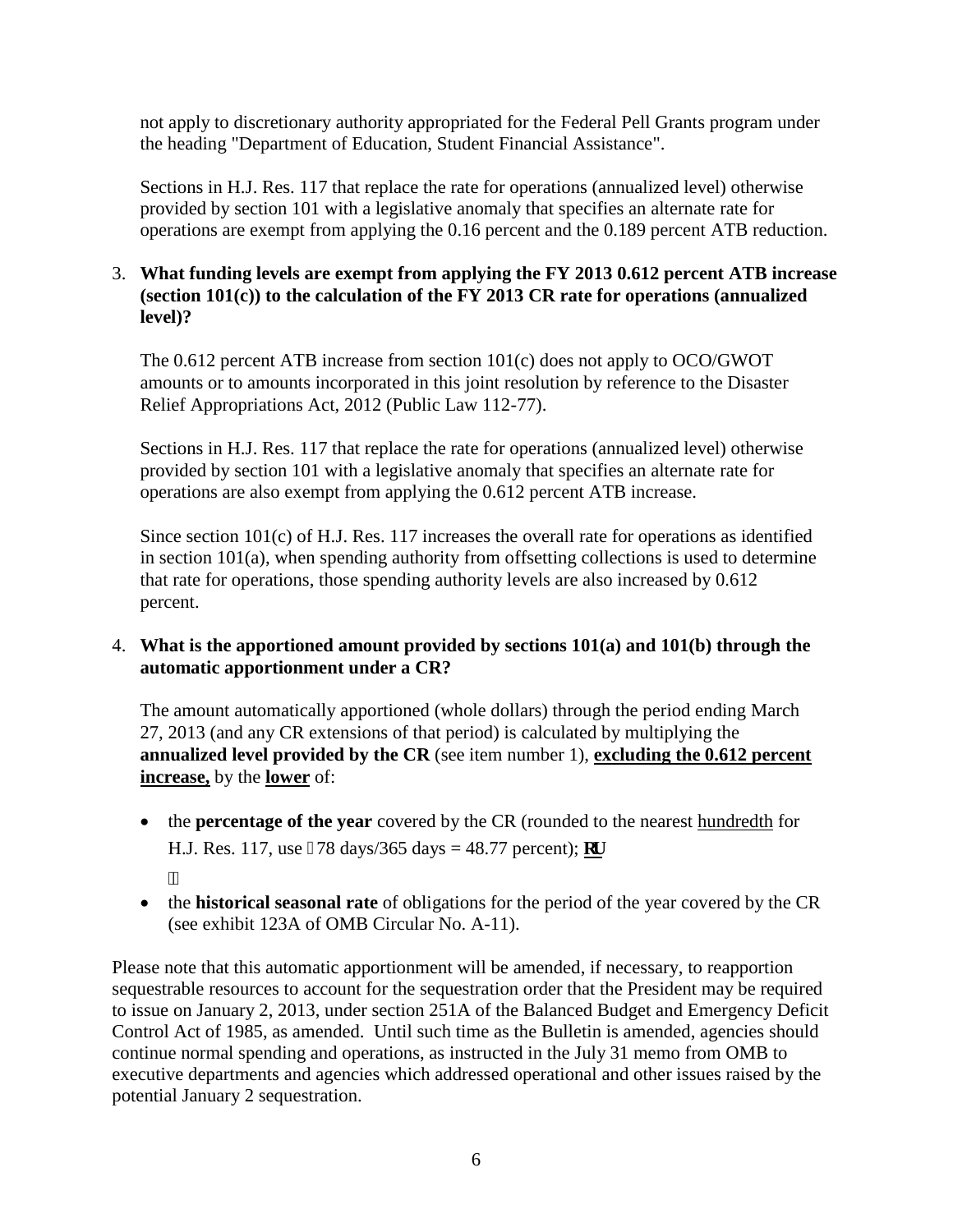### 5. **How should the phrase "project or activity" be applied in determining the CR level?**

Office's (GAO's) view has been consistent with OMB's (see pages 8-24 of the *Principles of* In the context of determining the rate for operations under the CR, OMB has interpreted the term "project or activity" to refer to the total appropriation, that is, the account (Treasury Appropriations Fund Symbol (TAFS) level). The Government Accountability [Federal Appropriations Laws, Third Edition, Volume II,](http://www.gao.gov/special.pubs/d06382sp.pdf) issued by GAO).

### 6. **How should mandatory appropriations and balances of prior year budget authority (BA) be treated?**

 mandatory appropriations provided in substantive or authorizing legislation or mandatory or discretionary balances of prior year BA. Therefore, for accounts with a mix of discretionary and balances of prior year discretionary BA should not be factored into the annualized level in FY 2012 Appropriations Acts and rescissions of balances of prior year BA are assumed to Attachments B and C list the recurring changes in prior year discretionary balance rescissions and in mandatory programs. A continuing resolution is an appropriations bill. Therefore, it normally does not affect and mandatory appropriations, the mandatory BA component that is enacted in substantive or authorizing legislation should be taken out before calculating the amount provided by the CR (rate for operations). Changes in and limitations on mandatory programs that were enacted continue during the duration of the CR under the terms and conditions provided in such Acts.

 Please note that apportionments for both mandatory funding and unobligated carryover balances will be amended, if necessary, to reapportion sequestrable resources to account for the sequestration order that the President may be required to issue on January 2, 2013, under section 251A of the Balanced Budget and Emergency Deficit Control Act of 1985, as amended. Until such time as the Bulletin is amended, agencies should continue normal spending and operations, as instructed in the July 31 memo from OMB to executive departments and agencies which addressed operational and other issues raised by the potential January 2 sequestration.

## 7. **How will section 112 of H.J. Res. 117 regarding civilian personnel compensation and benefits be apportioned by OMB?**

 Section 112 allows OMB limited authority to mitigate furloughs under the short-term CR. It  *expenses."* does not provide additional total BA for the fiscal year. Rather, it allows OMB to apportion the BA at a more accelerated rate than the daily rate (pro-rata share). OMB will be applying this authority in the most restrictive fashion. Before requesting a written apportionment from OMB, you must receive pre-approval from your OMB representative with budget responsibility for the account. OMB will require written documentation that the following pre-condition from section 112 of the CR has been satisfied by the agency: *"except that such authority provided under this section shall not be used until after the department or agency has taken all necessary actions to reduce or defer non-personnel-related administrative*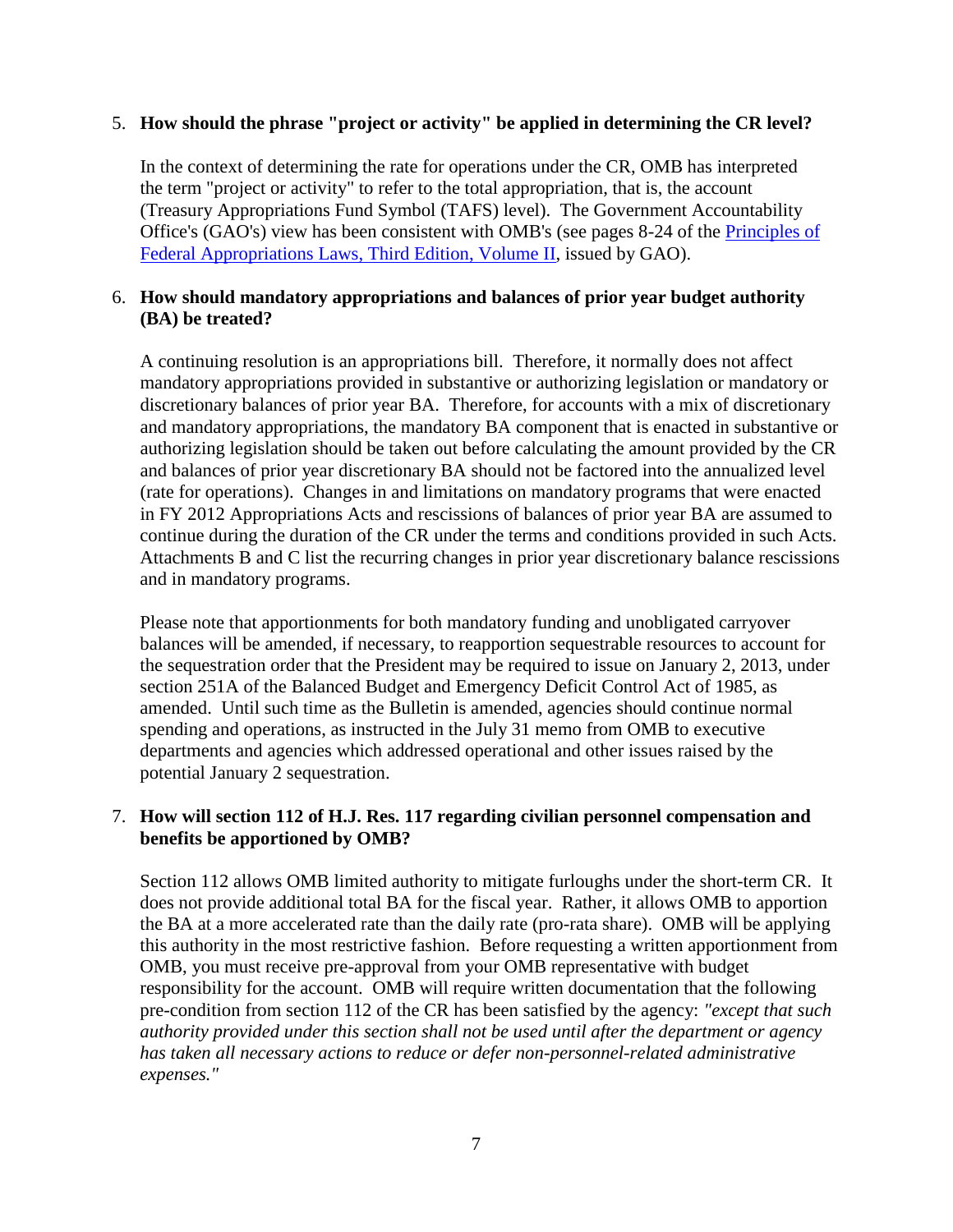### **account once the full-year appropriation is enacted and until OMB approves my first**  8. **If my account received a CR written apportionment, what amounts are available to my apportionment for the fiscal year?**

 apportionment may continue at that CR apportioned rate until they receive their first written apportionment for the fiscal year only  $I\bar{F}$  the final enacted level of appropriations is equal to or greater than the FY 2013 short-term CR (H.J. Res. 117) annualized level. This guidance section 120.41 applies. Once a full-year FY 2013 appropriation is enacted, accounts that received a CR written supplements instructions in OMB Circular A-11, section 120.41. If the final enacted FY2013 appropriation is lower than the FY 2013 short-term CR annualized level, then Circular A-11

### 9. **Do I have to execute the recurring rescissions identified in Attachments B and C during the period covered by the short-term CR?**

and C. Recurring rescission amounts are not returned to the Treasury and no negative warrant is issued during the duration of the CR. Instead, the recurring rescission amounts are determine your annualized level during the period covered by the short-term CR. The agency does not impinge on the final funding prerogatives of the Congress. No. No action is to be taken to execute the rescission amounts identified in Attachments B factored into the rate for operations calculation, as specified in section 1, in order to purpose of factoring the rescission amounts into the rate for operations is to ensure that the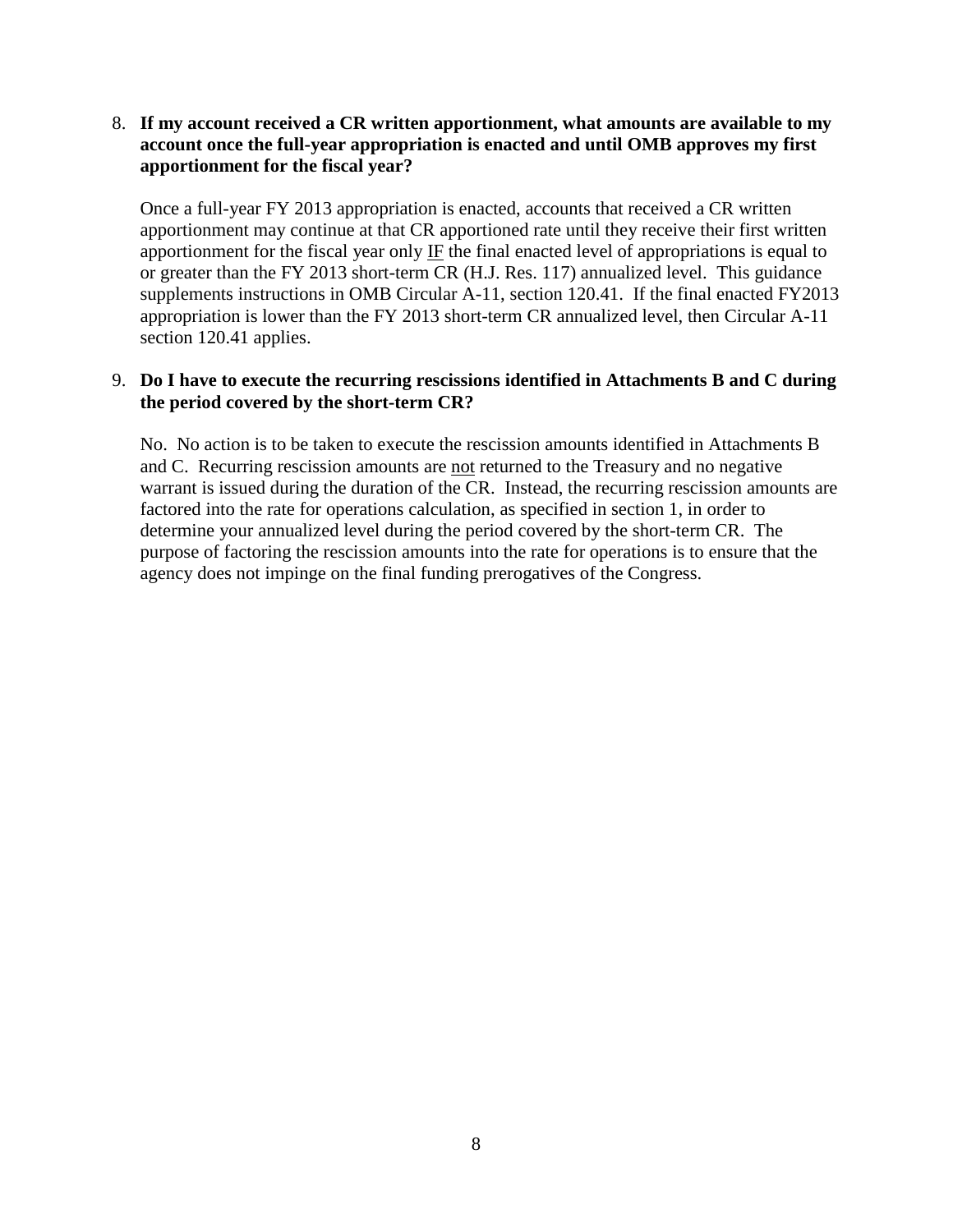(budget authority in millions of dollars)

| <b>Appropriations Subcommittee:</b>                                         | 2012<br><b>Enacted</b> | 2013<br><b>CR</b> |
|-----------------------------------------------------------------------------|------------------------|-------------------|
| <b>Cancellations of Unobligated Balances:</b>                               |                        |                   |
| <b>Agriculture and Rural Development:</b>                                   |                        |                   |
|                                                                             | -4                     |                   |
| USDA, Buildings and Facilities [National Institute of Food and Agriculture] | -2                     |                   |
|                                                                             | -3                     |                   |
|                                                                             | -2                     |                   |
|                                                                             | $-1$                   |                   |
|                                                                             | $-12$                  |                   |
| <b>Commerce, Justice, Science:</b>                                          |                        |                   |
|                                                                             | -1                     |                   |
|                                                                             | -18                    |                   |
|                                                                             | -3                     | $-3$              |
|                                                                             | -2                     | -1                |
|                                                                             | -40                    | -40               |
|                                                                             | $-2$                   | -2                |
|                                                                             | $-10$                  | -10               |
|                                                                             | -45                    | -45               |
|                                                                             | -4                     | -4                |
|                                                                             | -42                    | -42               |
|                                                                             | -9                     | -9                |
|                                                                             | -24                    | -24               |
|                                                                             | $-15$                  | $-15$             |
|                                                                             | -1                     | ---               |
|                                                                             |                        |                   |
|                                                                             | -12                    | -13               |
|                                                                             | -5                     | -5                |
|                                                                             | -4                     | -4                |
|                                                                             | -1                     | -1                |
|                                                                             | $-2$                   | -2                |
|                                                                             | -5                     | -5                |
|                                                                             | -245                   | $-225$            |
| Defense:                                                                    |                        |                   |
|                                                                             | -5                     | -4                |
|                                                                             | -168                   | $-78$             |
|                                                                             | -34                    | -34               |
|                                                                             | $-28$                  | $-28$             |
|                                                                             | -110                   |                   |
|                                                                             | -60                    | -60               |
|                                                                             | $-27$                  | $-22$             |
|                                                                             | $-100$                 | -30               |
|                                                                             | $-23$                  | -19               |
|                                                                             | $-37$                  | $-15$             |
|                                                                             | -497                   | $-438$            |
|                                                                             | $-253$                 | -220              |
|                                                                             | $-198$                 | -194              |
|                                                                             | -65                    | -53               |
|                                                                             | $-254$                 |                   |
|                                                                             | -66                    |                   |
|                                                                             | $-357$                 |                   |
|                                                                             | $-258$                 |                   |
|                                                                             | $-34$                  |                   |
|                                                                             | $-2,574$               | $-1,195$          |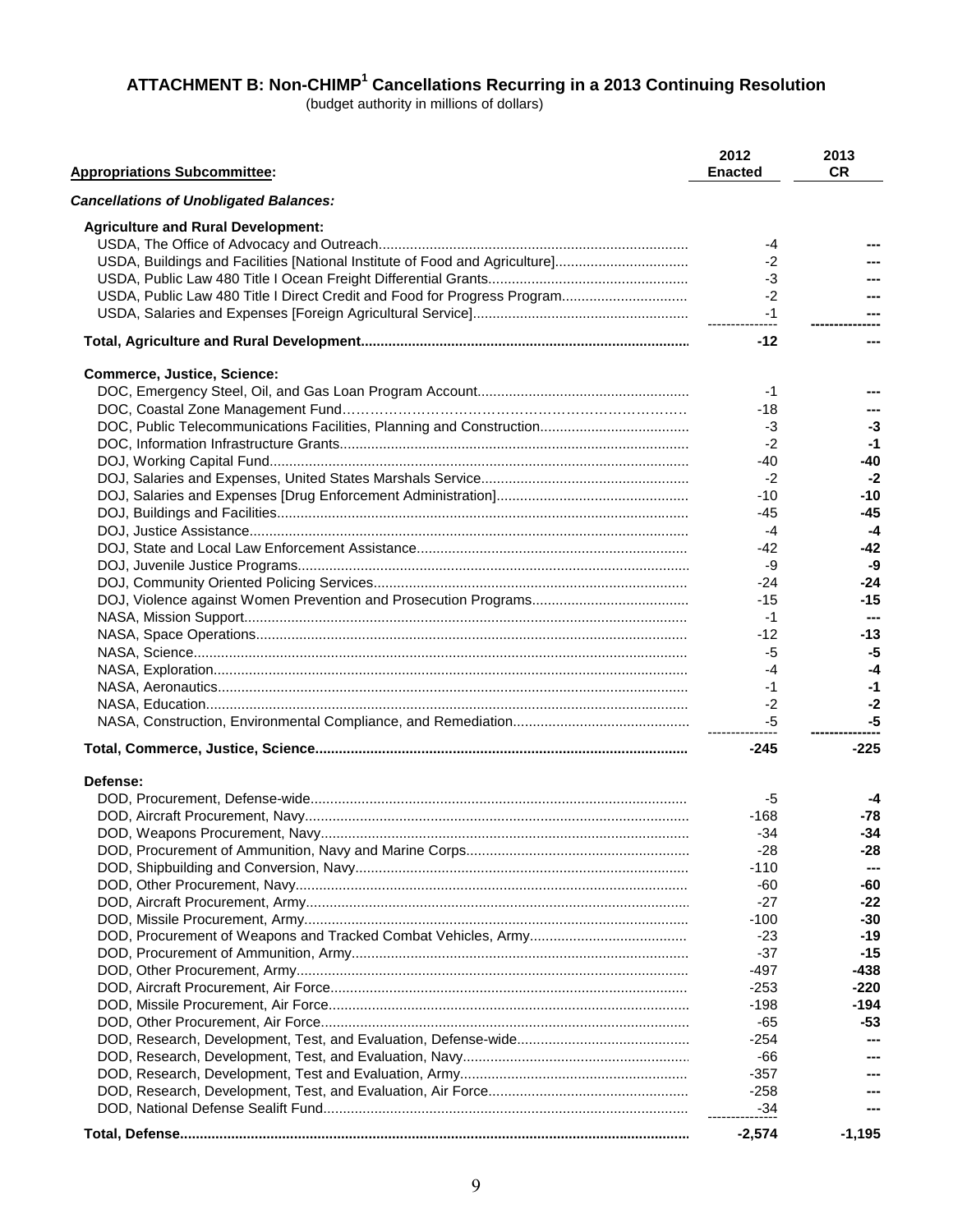(budget authority in millions of dollars)

| <b>Appropriations Subcommittee:</b>                                 | 2012<br><b>Enacted</b> | 2013<br><b>CR</b> |
|---------------------------------------------------------------------|------------------------|-------------------|
| <b>Energy and Water Development:</b>                                |                        |                   |
|                                                                     | $-21$                  | -21               |
|                                                                     | $-187$                 | -42               |
|                                                                     | $-10$                  | $-10$             |
|                                                                     | $-218$                 | -73               |
| <b>Financial Services and General Government:</b>                   |                        |                   |
|                                                                     | -5                     |                   |
|                                                                     | $-10$                  |                   |
|                                                                     | -5                     |                   |
|                                                                     | -6                     | -6                |
|                                                                     | $-1$                   | -1                |
|                                                                     |                        |                   |
|                                                                     | $-27$                  | $-7$              |
| <b>Homeland Security:</b>                                           |                        |                   |
|                                                                     | -5                     | -5                |
|                                                                     | -5                     | -1                |
|                                                                     | -1                     |                   |
|                                                                     | -1                     | $-1$              |
|                                                                     | -71                    | ---               |
|                                                                     | -13                    | $-10$             |
| DHS, Automation Modernization [Immigration and Customs Enforcement] | -10                    | $-10$             |
|                                                                     | -5                     | -5                |
|                                                                     | -5                     | -5                |
|                                                                     | -3                     | -3                |
|                                                                     | -38                    | -38               |
|                                                                     | $-4$                   | -1                |
|                                                                     | -27                    | $-27$             |
|                                                                     | -3                     | -3                |
|                                                                     | -1                     | -1                |
|                                                                     | -1                     |                   |
|                                                                     | $-193$                 | $-110$            |
| <b>Interior and Environment:</b>                                    |                        |                   |
|                                                                     | -4                     | -4                |
|                                                                     | -82                    |                   |
|                                                                     | $-45$                  | -45               |
|                                                                     | -5                     | -5                |
|                                                                     | -136                   | -54               |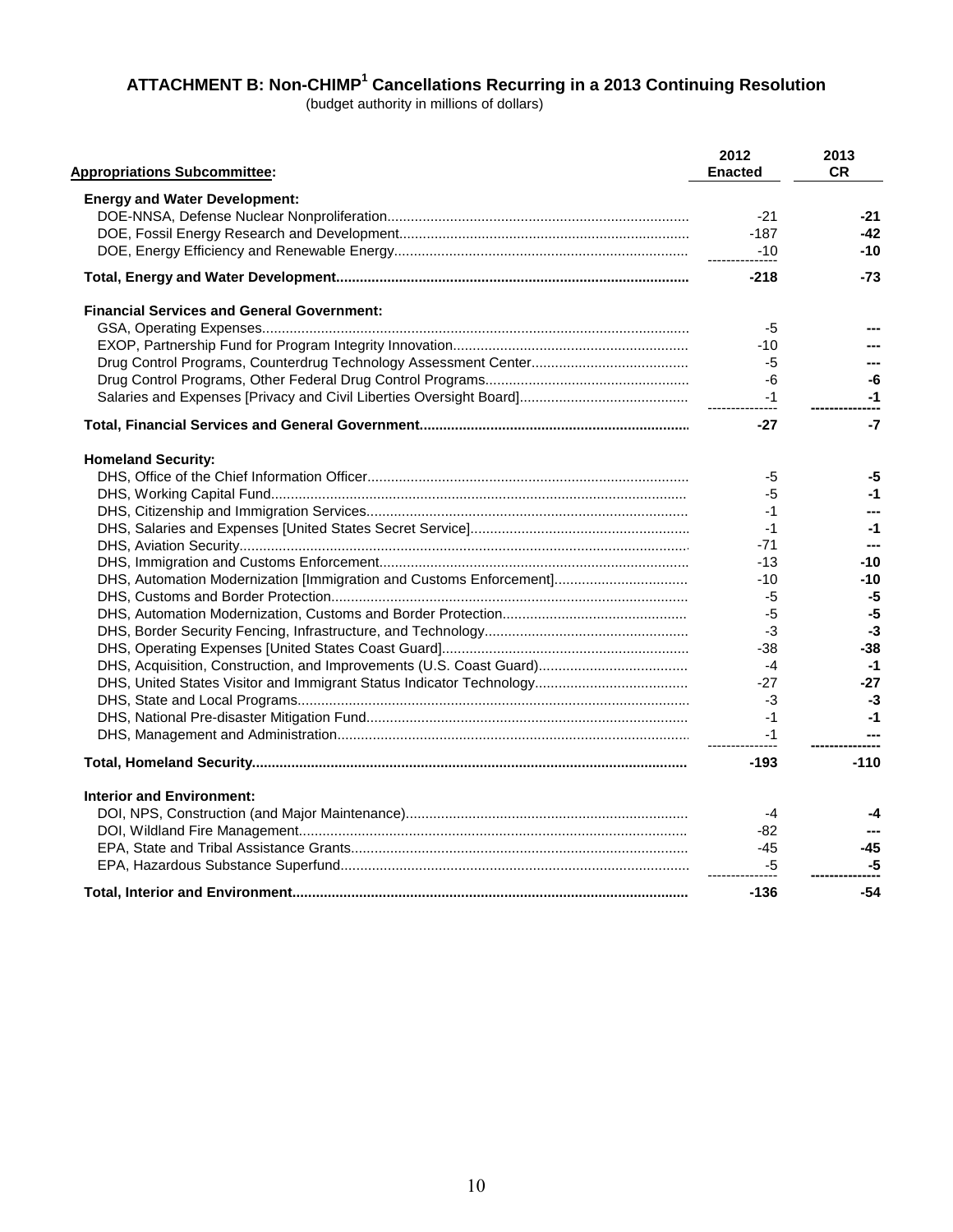(budget authority in millions of dollars)

| <b>Appropriations Subcommittee:</b>                      | 2012<br><b>Enacted</b>   | 2013<br><b>CR</b> |
|----------------------------------------------------------|--------------------------|-------------------|
| <b>Military Construction and Veterans Affairs:</b>       |                          |                   |
|                                                          | -131                     | -131              |
|                                                          | $-259$                   | -259              |
|                                                          | $-25$                    | $-25$             |
|                                                          | $-100$                   | $-100$            |
|                                                          | $-32$<br>--------------- | $-32$             |
|                                                          | -547                     | $-547$            |
| <b>State and Foreign Operations:</b>                     |                          |                   |
|                                                          | $-14$                    | $-14$             |
|                                                          | $-100$                   | $-100$            |
|                                                          | $-400$                   | -400              |
|                                                          | $-514$                   | $-514$            |
| <b>Transportation and Housing and Urban Development:</b> |                          |                   |
|                                                          | -3                       |                   |
|                                                          | -58                      | -44               |
|                                                          | $-1$                     |                   |
|                                                          | $-35$                    |                   |
|                                                          | $-200$                   | $-20$             |
|                                                          | $-232$                   | $-15$             |
|                                                          | -529                     | -79               |
|                                                          | $-4,995$                 | $-2,804$          |
| <b>Cancellations of Advance Appropriations:</b>          |                          |                   |
| <b>Military Construction and Veterans Affairs:</b>       |                          |                   |
|                                                          | $-100$                   |                   |
|                                                          | $-1,400$                 |                   |
|                                                          | $-250$                   |                   |
|                                                          |                          |                   |
|                                                          | $-1,750$                 |                   |
| <b>Transportation and Housing and Urban Development:</b> |                          |                   |
|                                                          | -650                     |                   |
|                                                          | $-2,400$                 |                   |
|                                                          | $-7,395$                 | $-2.804$          |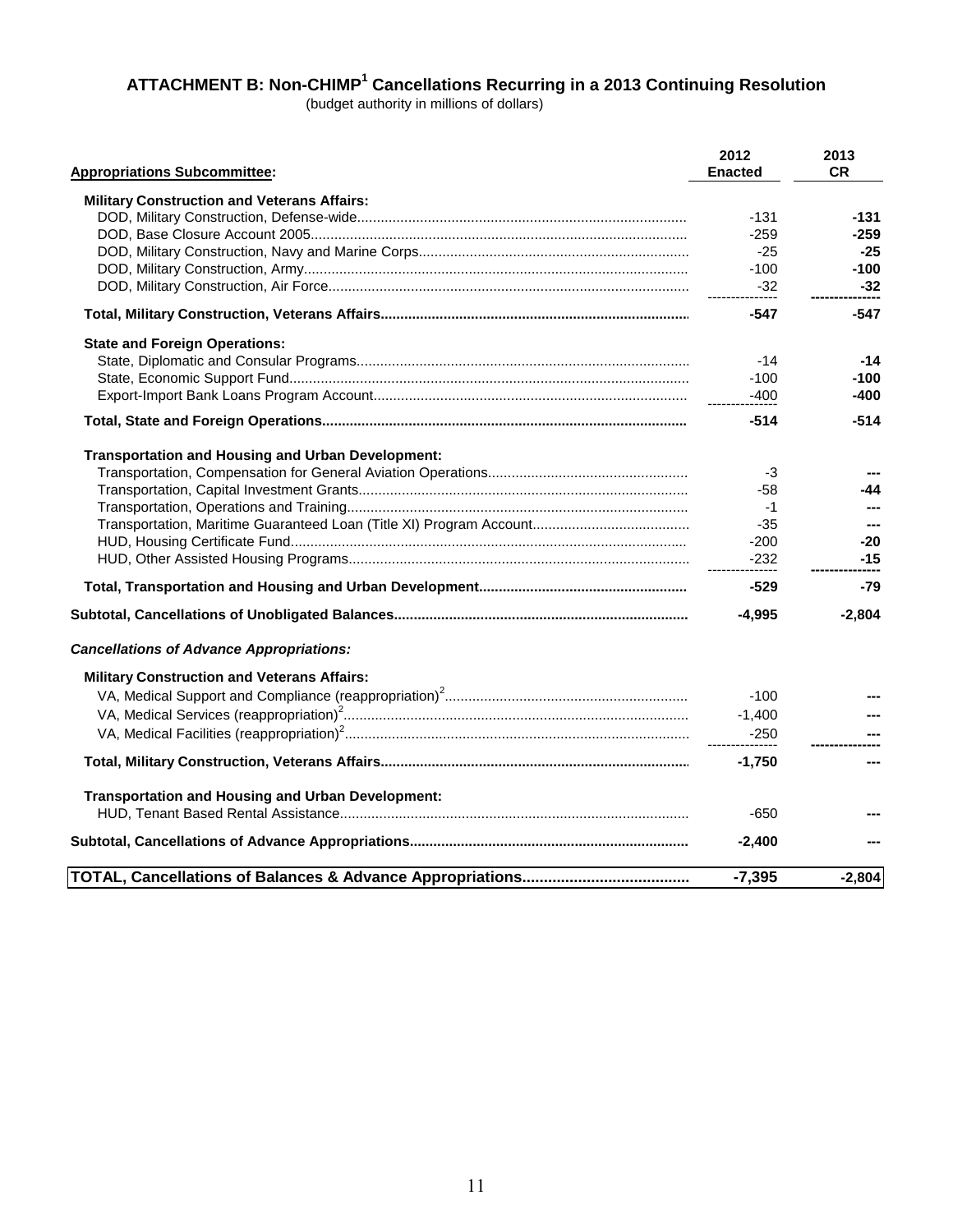(budget authority in millions of dollars)

| <b>Appropriations Subcommittee:</b>                                            | 2012<br><b>Enacted</b> | 2013<br><b>CR</b> |
|--------------------------------------------------------------------------------|------------------------|-------------------|
| Cancellations of Overseas Contingency Operations Funding: 3                    |                        |                   |
| Defense:                                                                       | $-357$<br>$-21$<br>-2  |                   |
|                                                                                | $-380$                 |                   |
| <b>Military Construction and Veterans Affairs:</b>                             | $-235$                 |                   |
|                                                                                | $-270$                 |                   |
| Subtotal, Rescissions/Cancellations of Overseas Contingency Operations Funding | $-650$                 |                   |
| Cancellations of Congressionally-Designated Emergency Funding: 4               |                        |                   |
| <b>Homeland Security:</b>                                                      | $-2$<br>$-4$<br>$-2$   | $-16$<br>-2       |
|                                                                                | -8                     | $-18$             |
| Subtotal, Cancellations of Congressionally-Designated Emergency Funding        | -8                     | $-18$             |
|                                                                                | -8.053                 | -2,822            |

1 Excludes offsets that are the result of cancelling or blocking spending from mandatory programs. See Attachment C on CHIMPs for this information.

2 These funds were technically rescinded in the appropriations bills but they were immediately reappropriated. This rescission-reappropriation mechanism is to simply to extend the availability for two years.

3 These enacted rescissions of funding were designated as Overseas Contingency Operations pursuant to Section 251(b)(2)(A) of BBEDCA, as amended.

4 Funding is not designated "Emergency" pursuant to Section 251(b)(2)(A) of BBEDCA, as amended. These amounts are counted outside of the discretionary caps.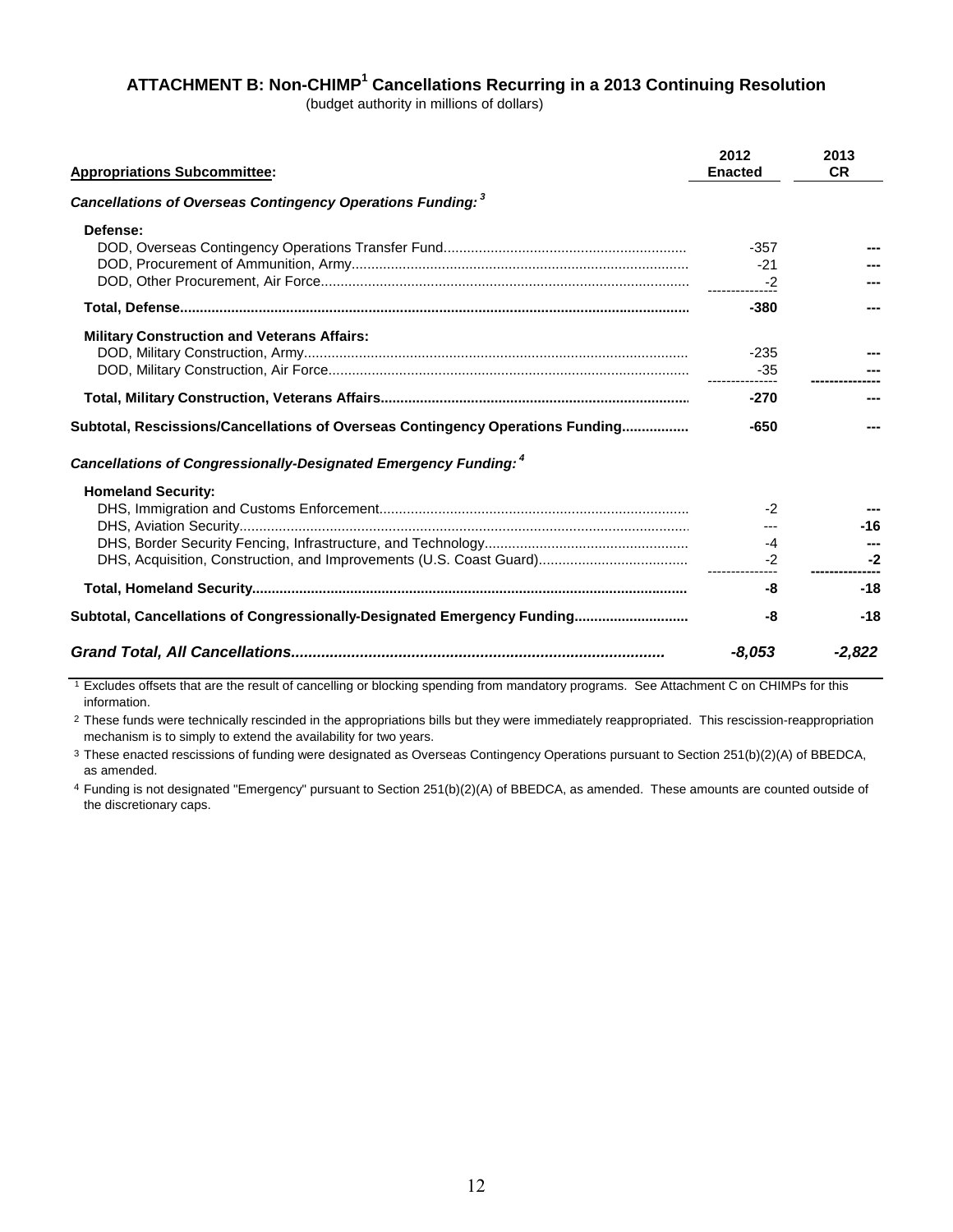#### **ATTACHMENT C: Changes in Mandatory Programs Recurring in a 2013 Continuing Resolution**

(Budget authority in millions of dollars)

| <b>Appropriations Subcommittee:</b>                                                 | 2012<br>Enacted <sup>1</sup> | 2013<br><b>CR</b> |
|-------------------------------------------------------------------------------------|------------------------------|-------------------|
| <b>Agriculture and Rural Development:</b>                                           |                              |                   |
| USDA, Funds for Strengthening Markets, Income, and Supply (Section 32)              | -150                         | -300              |
|                                                                                     | $-75$                        | -75               |
|                                                                                     | $-20$                        | ---               |
| USDA, Commodity Credit Corporation Fund (Biomass Crop Assistance Program)           | -184                         |                   |
|                                                                                     | $-17$                        |                   |
|                                                                                     | -165                         | -165              |
|                                                                                     | -51                          | $-29$             |
|                                                                                     | $-4$                         | -4                |
|                                                                                     | -80                          | -28               |
|                                                                                     | $-1,225$                     | -657              |
|                                                                                     |                              | $(-217)$          |
|                                                                                     | $(-33)$<br>$(-350)$          | $(-350)$          |
|                                                                                     | $(-50)$                      | $(-50)$           |
|                                                                                     | $(-81)$                      | $(--)$            |
|                                                                                     | (-671)                       | $(--)$            |
|                                                                                     | $(-35)$                      | $(-35)$           |
|                                                                                     | $(-5)$                       | $(-5)$            |
|                                                                                     | -155                         | -155              |
|                                                                                     | -90                          |                   |
|                                                                                     | $-11$                        | $-11$             |
|                                                                                     | $-133$                       | ---               |
|                                                                                     |                              |                   |
|                                                                                     | $-2,360$                     | $-1,424$          |
| <b>Commerce, Justice, Science:</b>                                                  |                              |                   |
|                                                                                     | -109                         | -109              |
| DOC, NOAA Fisheries Enforcement and Sanctuaries Enforcement Asset Forfeiture Funds: |                              |                   |
| Operations, Research, and Facilities (ORF) Reduction in Collections                 | +6                           |                   |
|                                                                                     | -6                           |                   |
|                                                                                     | -3                           |                   |
|                                                                                     | -6                           |                   |
|                                                                                     | +6                           |                   |
| Transfer in of Unobligated Spending Authority to the Asset Forfeiture Fund          | $+3$                         |                   |
|                                                                                     | -4                           | -4                |
|                                                                                     | $-675$                       | -675              |
|                                                                                     | $-7,113$                     | $-9,511$          |
|                                                                                     | -4                           | -4                |
| Total, Commerce, Justice, Science                                                   | $-7,905$                     | $-10,303$         |
|                                                                                     |                              |                   |
| <b>Energy and Water Development:</b>                                                |                              |                   |
|                                                                                     | $-500$                       | -500              |
|                                                                                     | $-100$                       |                   |
|                                                                                     | -600                         | -500              |
| <b>Financial Services and General Government:</b>                                   |                              |                   |
|                                                                                     | $-950$                       | -950              |
|                                                                                     | -45                          | -45               |
| Postal Service, Transfers to the OIG & Postal Regulatory Commission (PRC)           | $-255$                       | -255              |
| Postal Service, Discretionary Offsetting Collections for Transfers to the OIG & PRC | $+255$                       | +257              |
|                                                                                     | -25<br>-------------         | -25               |
|                                                                                     | $-1,020$                     | $-1,018$          |
|                                                                                     |                              |                   |